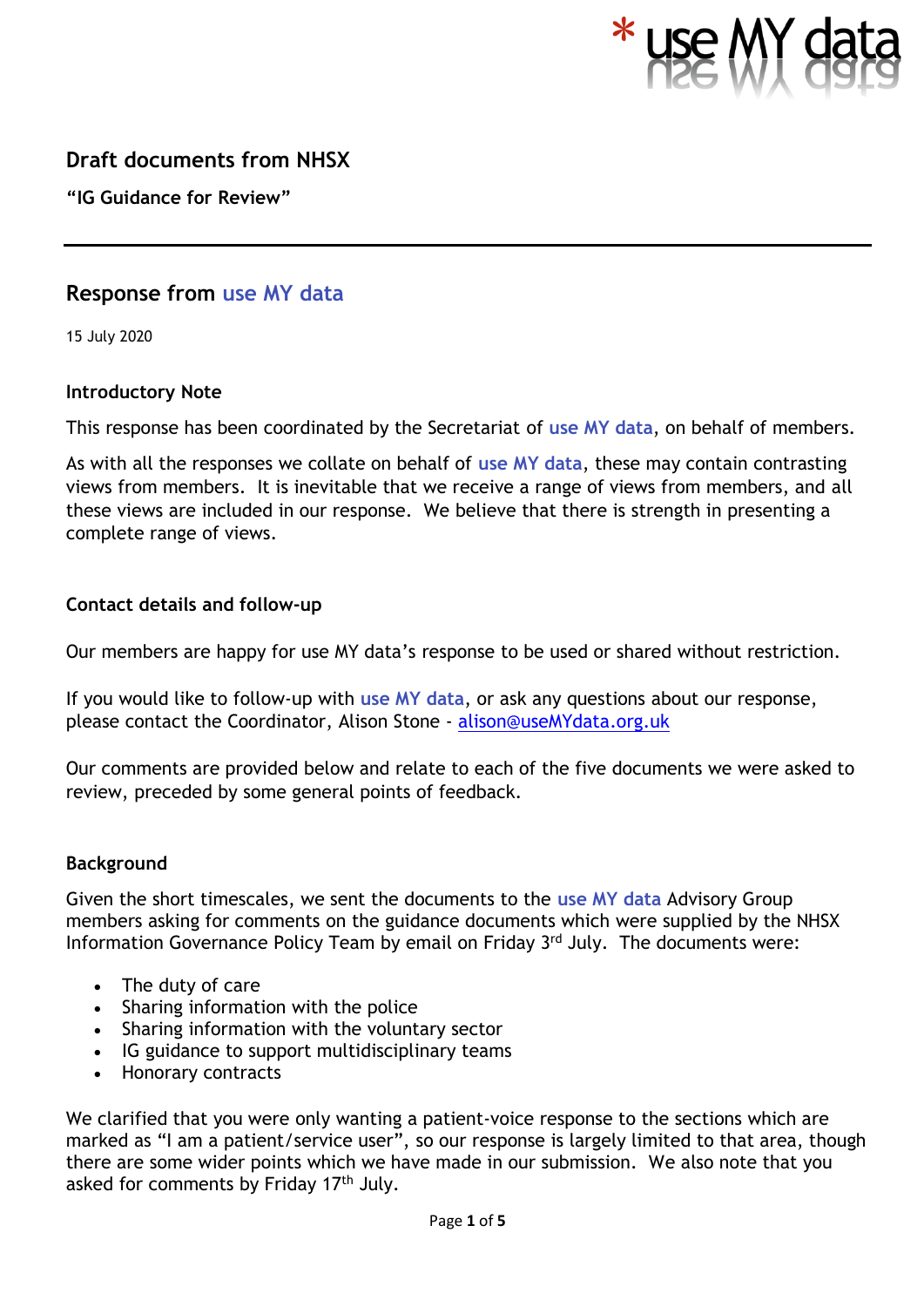

## **General Feedback**

Some general comments received are noted below:

"I feel that the objectives of these documents is not clear in the mind of the writer(s). Titles are not always consistent when there is no reason for them not to be, some sentences convey absolutely no information and the level of detail provided is not consistent across the documents. Information is not layered, nor links provided (which would be helpful to those seeking additional information). I am struggling to understand what purpose these documents will actually serve."

"We note that none of the documents make any reference to the National Data Opt-out, which is a flagship policy, currently due for implementation by the end of September 2020."

And finally, a comment from one member, which is worthy of wider consideration:

"My views remain as they always have been; we need a culture change in governance, replacing Guardians with Sharers, Confidentiality with Access, and recognising that the needs of the many outweigh the needs of the one. We do tend to regard the duty of care as being to the individual but there comes a point when public (or even private) bodies have a duty of care to the public and to society, and I wish the guidance given to these bodies would reflect on that."

### **The Duty of Care**

The phrase "long term" should probably be written hyphenated as "long-term".

The phrase "patient/service users confidentiality" should have an apostrophe.

A member noted "I think the public section should tell you what to do if you have a complaint."

In the professionals sections the document describes the duty to share information but only in respect of providing direct care. Should it not also cover sharing information for research or at least reference one of the other docs where it is covered? At the moment, by omission, it implies the only sharing should be for direct care.

The document states that "The duty of care begins from the moment you start receiving health or care services". Should the duty not apply effectively from birth, which is when the NHS holds information about you? Similarly, if you are registered with a GP, doesn't a duty of care still apply even though you are not undergoing treatment? Screening could also fall within this area, as it is not talked about as being "treatment".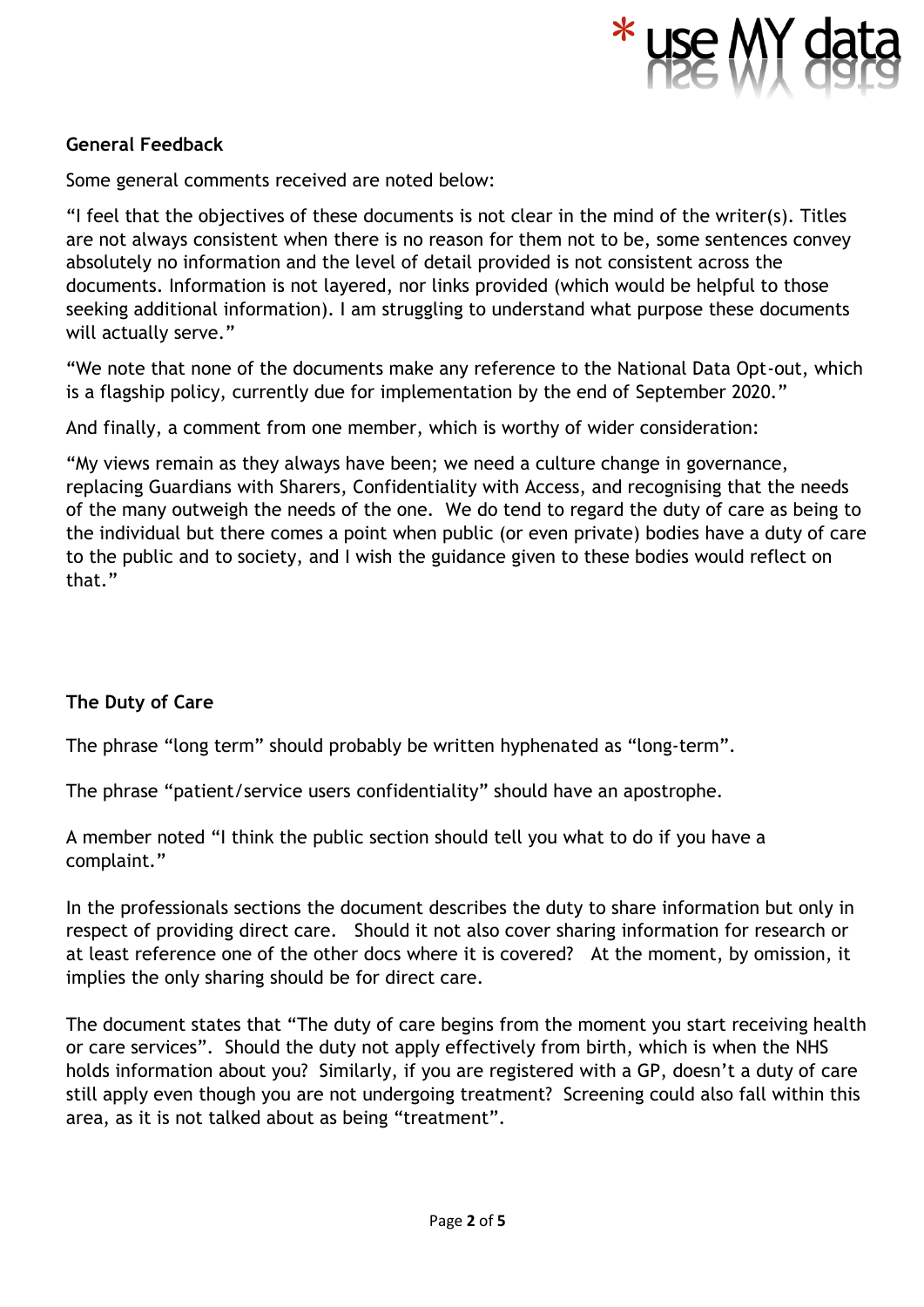

#### **Sharing information with the police**

The paper says that "You will be asked before your data is shared with the police", which implies you have a choice. If this is the case, it would be better to be more explicit.

A specific comment was "Since the NHS and the police are both funded by taxpayers and are there to serve the interests of the public I would have expected this to be written somewhat more positively in terms of dealing cooperatively and effectively and efficiently with requests from the police and, for the most serious cases (e.g. terrorism, serious crime), a statement of the maximum acceptable time for fulfilling requests with a duty to investigate where the time is exceeded."

The Health Professional section about considering "where you have a choice to provide information to the police", says that "This includes seeking explicit consent". From a patient perspective, it would be helpful to be clear about whether consent is always required, or whether it is optional.

#### **Sharing information with the voluntary sector**

In the Background section, you might want to say "make" rather than "can make".

In the professional's section (the final paragraph) should it say you should ensure that no more than the minimum info needed is provided to organisations providing non-clinical services?

#### **IG guidance to support multidisciplinary teams**

One comment was "In the patient section it refers to the team members maybe coming from different organisations. I trust there is a single organisation that is accountable for the care and it is always made clear to the patient which organisation it is. I think the leaflet, in the patient section, should make it clear that that organisation should always be defined to the patient. If there isn't a single accountable organisation in these circumstances I have a real problem!"

#### **Honorary contracts**

The wording might be improved simply to point out that an honorary contract ensures that any volunteers working within an organisation are contractually bound by the same information governance rules as an employee.

Two members noted the same point, "I don't think it is relevant to patients and so perhaps doesn't need a patient section. This is based on my assumption that, from a patient's perspective, all such people can be treated just like everyone else they encounter in the care provider and can, again from the patient's perspective, be considered an employee or agent of the care provider and so if something is perceived to have gone wrong the care provider is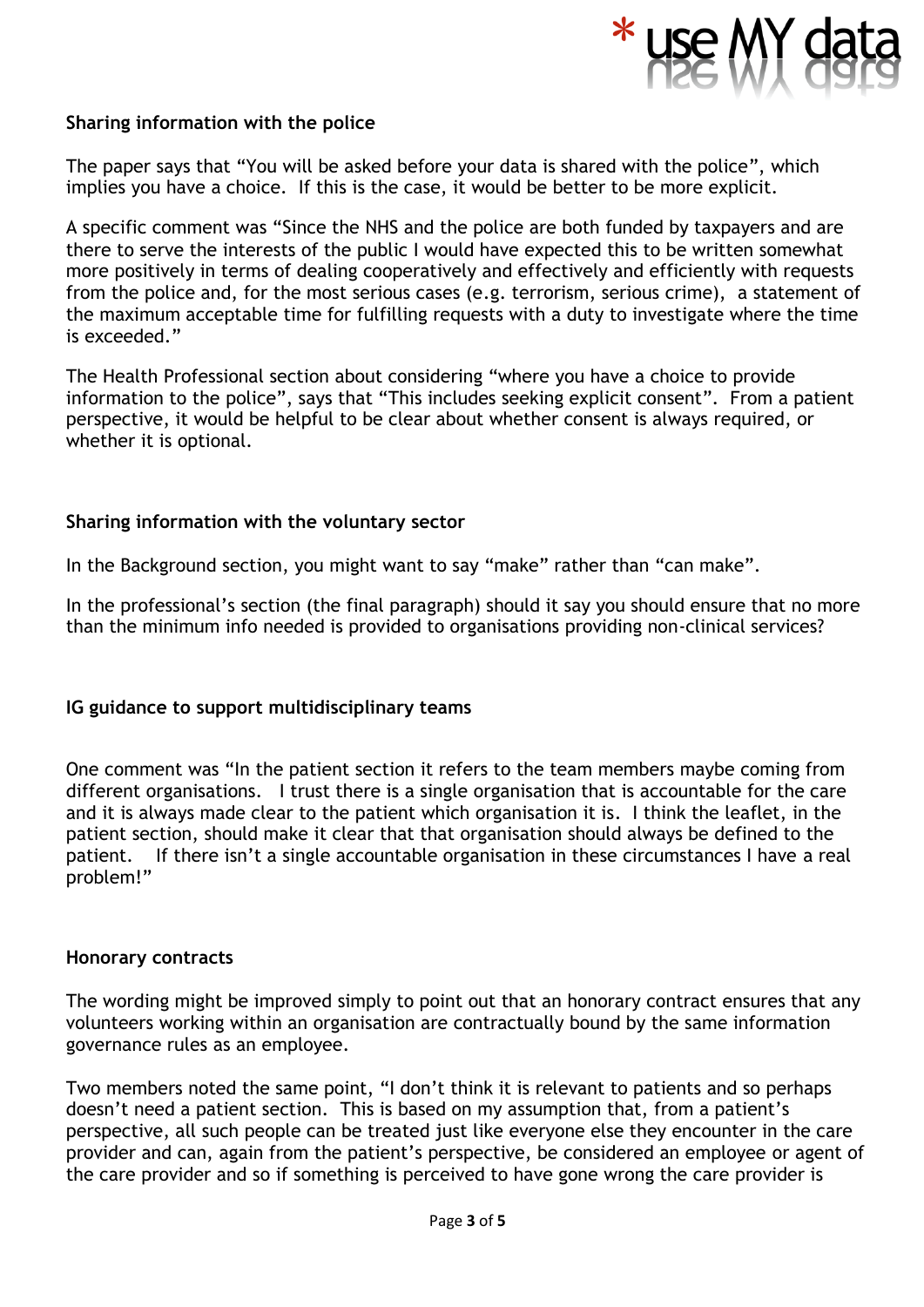

accountable and, at the limit, the patient can sue the care provider (and not the individual) and the care provider would not have a defence that the person is not under their legal umbrella but is merely on a honorary contract."

We hope these comments are useful. If any points need clarifying, please do get in touch.